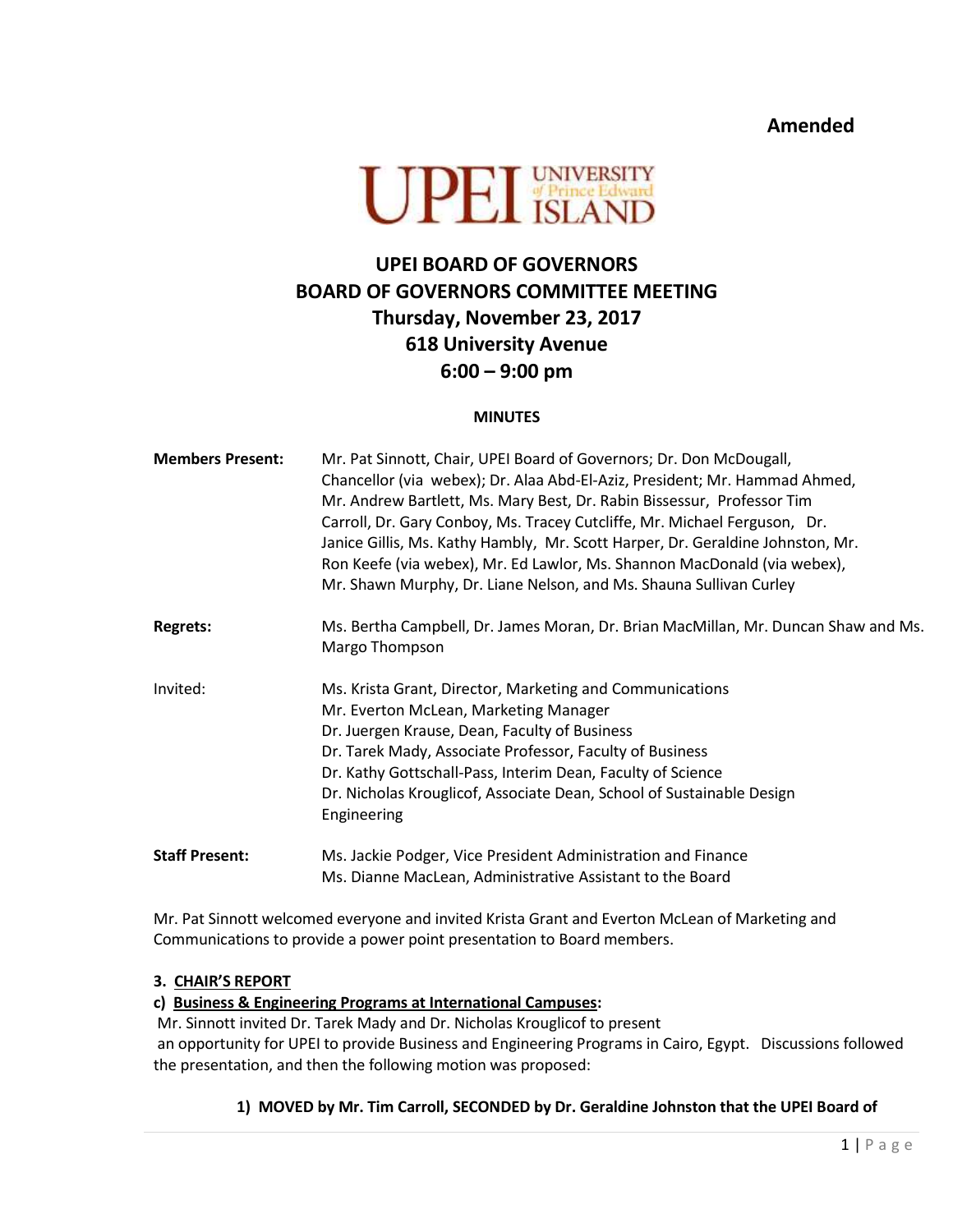**Governors supports the Faculty of Business and Faculty of Science, School of Sustainable Design Engineering to explore the opportunity to provide Business and Engineering programs in Cairo, Egypt. CARRIED**

#### **1. CALL TO ORDER**

Mr. Pat Sinnott called the meeting to order at 6:35 pm.

#### **2. APPROVAL OF MINUTES**

The draft minutes of the UPEI Board of Governors' Annual meeting of October 5th, 2017 were circulated to Board members prior to the meeting and one amendment was suggested. The following motion was then proposed:

## **2) MOVED by Ms. Tracey Cutcliffe, SECONDED by Dr. Rabin Bissessur, that the minutes of the October 5, 2017 Annual meeting of the UPEI Board of Governors be approved as amended. CARRIED**

The draft minutes of the UPEI Board of Governors' Fall meeting of October 5th, 2017 were also circulated to Board members prior to the meeting and a couple of amendments were suggested. The following motion was then proposed:

## **3) MOVED by Ms. Kathy Hambly, SECONDED by Dr. Rabin Bissessur, that the minutes of the October 5, 2017 fall meeting of the UPEI Board of Governors be approved as amended. CARRIED**

### **At this point, Mr. Pat Sinnott left the meeting, and Ms. Tracey Cutcliffe, Vice-Chair, chaired the meeting**.

Ms. Cutcliffe informed Board members that Mr. Sinnott's term on the Board will be ending in May, 2018. Mr. Sinnott was approached by Ms. Cutcliffe and Dr. Abd-El-Aziz as to whether he was interested in another term and he indicated he was. The Executive Committee met recently and discussed the issue, and unanimously agreed to recommend that the Board of Governors renew Mr. Sinnott's term for another three years. The following motion was proposed:

> **4) MOVED by Dr. Geraldine Johnston, SECONDED by Mr. Michael Ferguson that Mr. Pat Sinnott be renewed as Chair of the UPEI Board of Governors for another three years, with a term ending May 31, 2021 as recommended by the Executive Committee. CARRIED**

**Mr. Sinnott returned to the meeting and continued to chair the meeting.** 

### **3. CHAIR'S REPORT**

**a) Approval of Appointments to Chancellor Electoral Board:** Mr. Sinnott presented Board members with a memo outlining that, even though Dr. Don McDougall has agreed to serve as Chancellor until the University appoints a new one, Dr. McDougall would appreciate it if his successor could be installed before the May 2018 Convocation ceremonies. According to the University Act, an electoral board consisting of the President, twelve members appointed by the Board and twelve members appointed by the Senate must be created. Twelve Board members were approached to serve on this committee, and the following motion was proposed: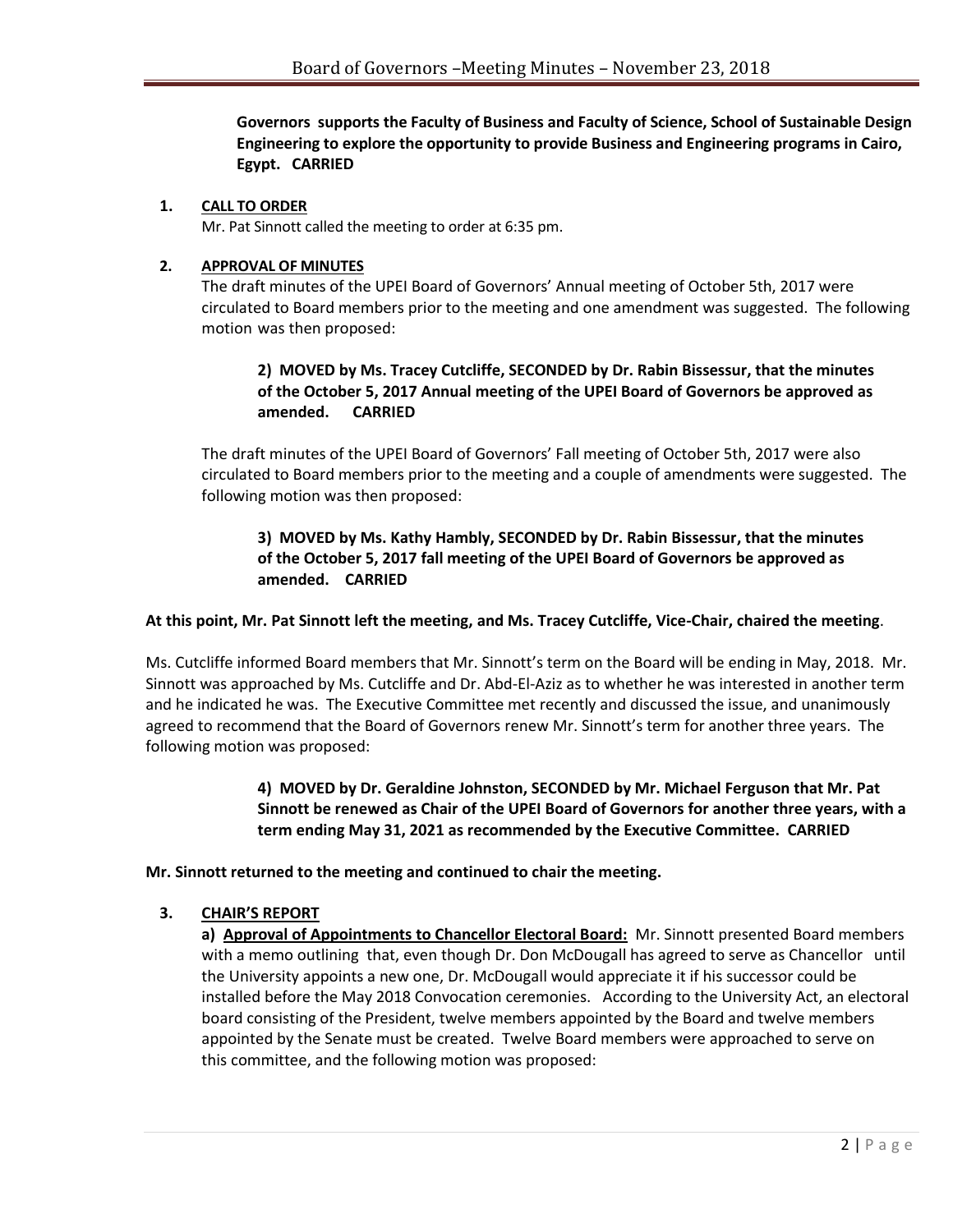**5) MOVED by Ms. Tracey Cutcliffe, SECONDED by Dr. Geraldine Johnston that the UPEI Board of Governors appoints the following 12 members of the Board to serve on the Chancellor Electoral Board to elect the next Chancellor for a term to expire on June 30, 2021.** 

| 1.  | <b>Mr. Andrew Bartlett</b>        |
|-----|-----------------------------------|
| 2.  | <b>Ms. Bertha Campbell</b>        |
| 3.  | <b>Ms. Kathy Hambly</b>           |
| 4.  | <b>Mr. Scott Harper</b>           |
| 5.  | Mr. Ed Lawlor                     |
| 6.  | Mr. Shawn Murphy                  |
| 7.  | <b>Mr. Duncan Shaw</b>            |
| 8.  | <b>Ms. Shauna Sullivan Curley</b> |
| 9.  | <b>Ms. Margo Thompson</b>         |
| 10. | Mr. Ron Keefe                     |
| 11. | <b>Dr. Janice Gillis</b>          |
| 12. | Mr. Pat Sinnott                   |

## **CARRIED**

**b) Special Board meeting - UPEI Strategic Plan:** A special meeting of the Board is scheduled for Monday, December  $11^{th}$  from 5:00 – 7:30 pm specifically to discuss and to provide input to the UPEI Strategic Plan.

## **4. PRESIDENT'S REPORT**

President Abd-El-Aziz provided a written report, but wanted to highlighted a couple of items in particular. He informed Board members that the 9<sup>th</sup> Alumni Chapter opened in Edmonton and the  $10^{th}$  one will be opening soon in Moncton. The Calgary Chapter has reached the \$1M mark for its endowment but has opted to fundraise in a different manner in the future than the usual fundraising dinner.

The President indicated that work is being done on a "Doctor of Psychology" program. A number of people from around North America from various fields such as Education, Higher Education and Health helped to write the prospective program. A meeting with the Board of Psychologists on the Island was held recently and everyone is excited about this prospective program. It will focus on mental health and the hope is to deliver the program by September 2018. Program details will be presented to Senate tomorrow, and the financial implications will be presented to Finance and Audit Committee of the Board in January. Board approval will be sought in late January.

President Abd-El-Aziz informed Board members that the Inspire Campaign is close to the \$43M mark of the \$50M goal.

Mr. Shawn Murphy inquired as to the progress of the Enhanced Teaching and Learning Committee. The President reported that he met with the committee in early October and all parties agreed to work together and report back on its progress. According to the Student Union President, Hammad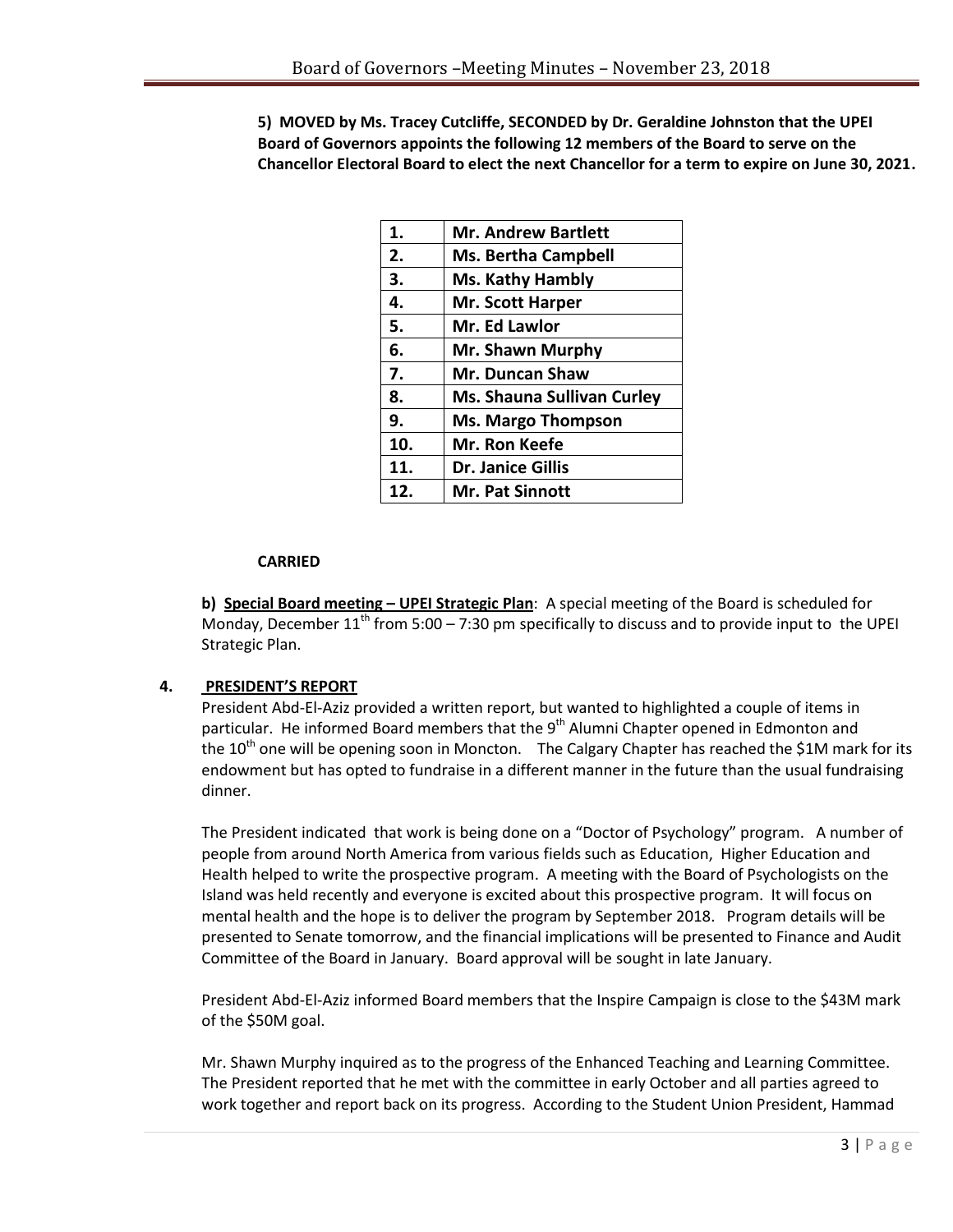Ahmed, this committee only met once since then. Mr. Scott Harper wanted it noted that he was disappointed in the leadership of the Vice-President Academic and Research on this matter. It was requested that this topic be an agenda item for the next Board meeting and Dr. Gilmour be present to address questions from Board members.

## **5. STUDENT UNION REPORT**

Mr. Hammad Ahmed informed Board members that a survey was carried out with students on "all gender washrooms" and the majority of respondents were in favor of them. The SU is hoping to implement them in Main Building and Robertson Library. The standing committee on education and economics met and the SU presented their three primary asks. In regards to Project Beacon, educational videos are being created to assist students. As well, the internet performance on campus has improved, but complaints are still being received. The SU encourages management to work on the implementation of Phase II.

### **6. SENATE REPORT TO BOARD OF GOVERNORS**

Ms. Bertha Campbell was not present, so Dr. Rabin Bissessur provided the Senate report to Board members. The Senate met on October 27, 2017 and three new senators were introduced:

Ms. Bertha Campbell, Board of Governors' representative; Dr. Doug Dahn replacing Dr. Kathy Gottschall – Pass for the remainder of her term; and Ms. Rachel Kays, student representative.

The University Closure Procedures document was discussed. During severe weather, announcements will be made throughout the day as to whether we are closing at a specific time.

A presentation on the campus network system was presented by Mr. Dana Sanderson, CIO, which set forth the critical need for upgrades as soon as possible.

Enrollment is up by 2.6% which is the best in the region.

### **7. BOARD COMMITTEE REPORTS**

### **a) Executive Committee:**

**i) Approval of the Pension Plan Agreement:** Mr. Pat Sinnott indicated that the unions have agreed to sign the Funding Agreement of the Pension Plan. A signing ceremony is planned for tomorrow morning with all parties. The following motion was proposed:

## **6) MOVED by Mr. Shawn Murphy, SECONDED by Mr. Tim Carroll that the Pension Plan dated November 23rd be approved as presented. CARRIED**

**ii) Appointment of Trustees:** Mr. Sinnott presented a memo indicating that, according to the Trust Agreement of the Pension Plan, the employer is responsible for appointing four employer trustees, so the following motion was proposed:

**7) MOVED by Dr. Geraldine Johnston, SECONDED by Ms. Shauna Sullivan Curley that the UPEI Board of Governors appoint the following individuals to the Board of Trustees for the terms set forth below:**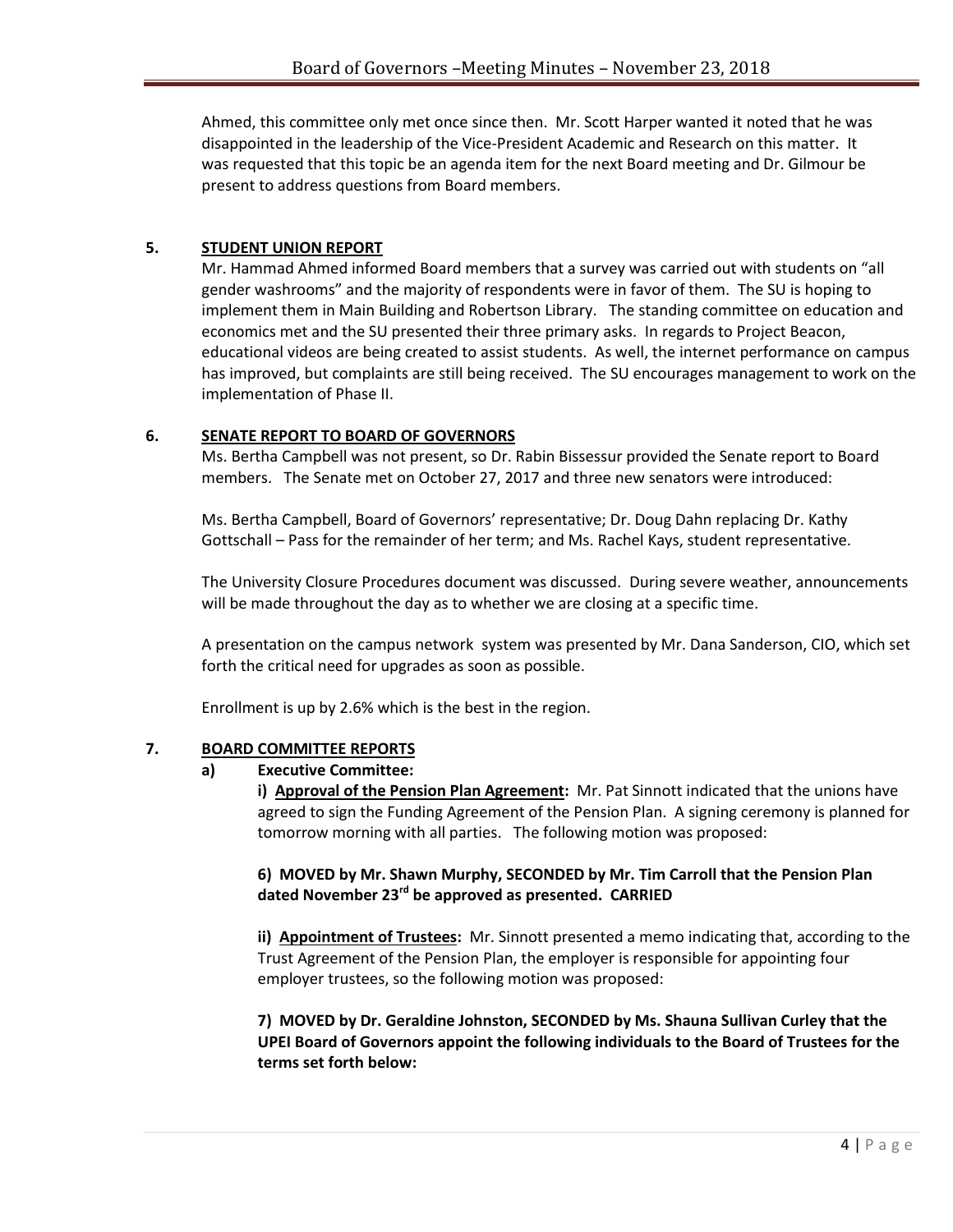| <b>NAME AND TITLE</b>               | <b>TFRM</b> |
|-------------------------------------|-------------|
| Ms. Tara Judson, Comptroller        | 4 years     |
| Ms. Susan Connolly, Associate Vice  | 4 years     |
| <b>President Human Resources</b>    |             |
| Ms. Mary Best, UPEI Board Member    | 2 years     |
| Mr. Edward Lawlor, UPE Board Member | 2 years     |

**b) Property & Asset Committee:** Dr. Rabin Bissessur provided the Committee report on behalf of Ms. Margo Thompson. He reported that the committee met twice – November  $9<sup>th</sup>$  and November 15<sup>th</sup>. There was a slight change to the floor plans of Dalton Hall to accommodate easier access to the lower floor. Accessibility Services will be housed here with the accessibility entrance at the back of the building. Ms. J. Gillis raised concers about the lack of a ramp planned for the front of the building.

A third exit off campus during emergencies has been approved by the City and the Province and will involve accessing the Confederation Trail and heading north to the Charlottetown Mall. This should help with traffic congestion during emergencies.

A refresh of the campus master plan has been initiated and Committee members met with the Brook McIlroy representatives to provide input to the updated plan.

A digital sign will be erected at 618 University Avenue and will be used to highlight events happening on campus. The committee is also looking at improvements to the landscape and look of the building at 618 University Avenue.

## **c) Finance and Audit Committee:**

**i) UPEI Consolidated Financial Statements:** Mr. Ron Keefe informed Board members that the UPEI Consolidated Financial Statements and the UPEI Pension Plan Financial Statements have been reviewed and approved by the Finance and Audit Committee. Mr. Keefe noted that the University has been very well managed. Revenue for 2017 was \$140M, a 5% change from 2016 which was \$133M. These revenues are offset almost equally by expenditures for 2017 of \$134M compared to expenditures of \$127M in 2016. Mr. Keefe indicated that the University is in a very healthy position financially and proposed the following motion:

## **8) MOVED by Mr. Ron Keefe, SECONDED by Ms. Mary Best that UPEI Board of Governors approves the UPEI Consolidated Financial Statements of April 30, 2017 as presented and as recommended by the Finance and Audit Committee. CARRIED**

**ii) UPEI Pension Plan Financial Statements:** Mr. Keefe noted that the UPEI Pension Plan Financial Statements were reviewed and approved by the Finance and Audit Committee as well. The Pension fund is in better shape than in the past and is showing a small surplus at the present time. The fund will now be jointly managed by the Unions and the University which means the risks are shared and will no longer be entirely the responsibility of the University. Mr. Keefe proposed the following motion: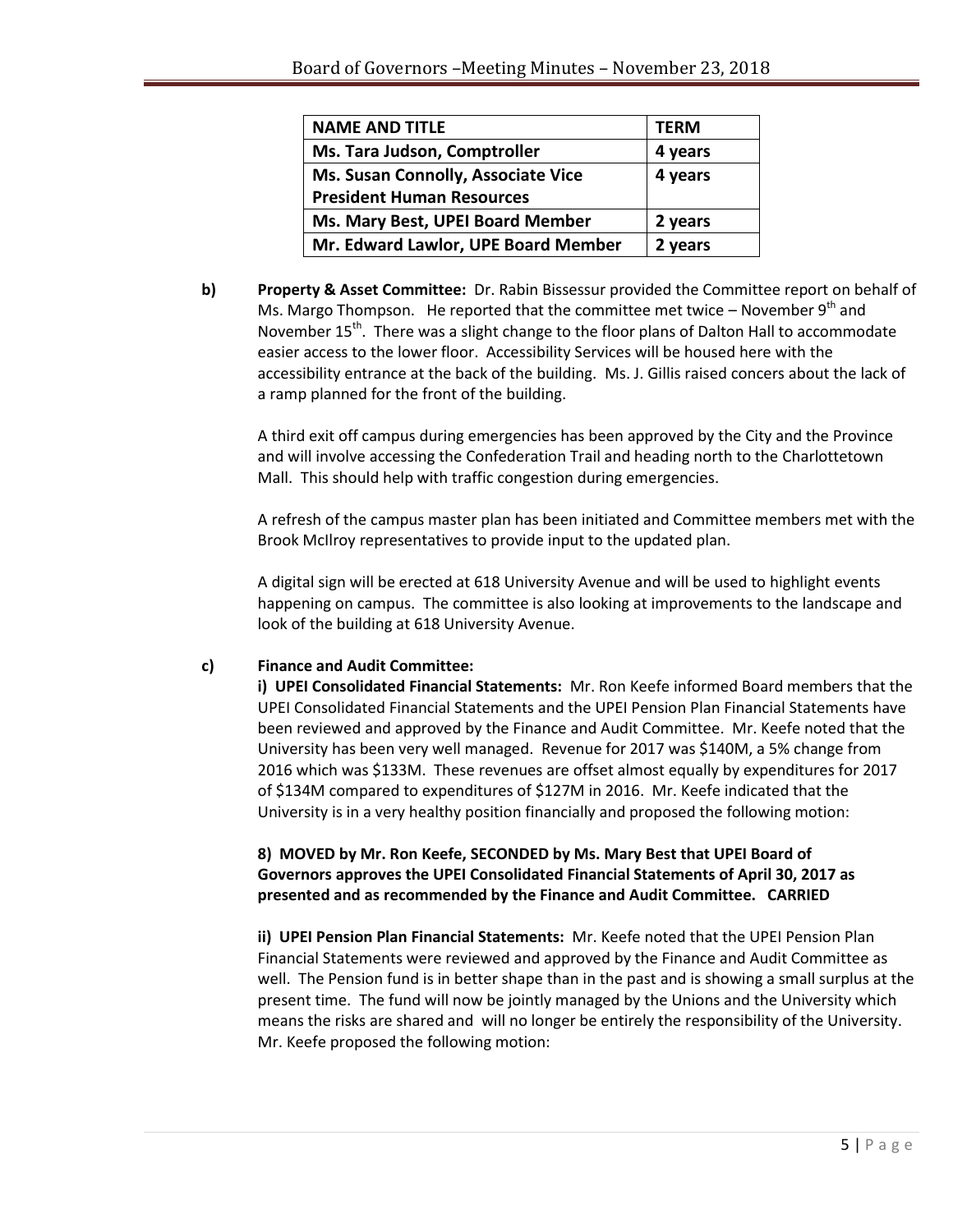## **9) MOVED by Mr. Ron Keefe, SECONDED by Mr. Tim Carroll that UPEI Board of Governors approves the UPEI Pension Plan Financial Statements of April 30, 2017 as presented and as recommended by the Finance and Audit Committee. CARRIED**

Mr. Keefe also reported that that Finance and Audit Committee continues to monitor Project Beacon. This is an important project for the University and needs to be implemented in a timely and financially sound manner The Payroll rollout date has been moved to the Spring of 2018.

Technology infrastructure deficits need to be addressed, but currently do not impact on the project directly.

Mr. Keefe also informed Board members that two internal audit reports were received - Security Services and UPEI Bookstore.

**d) Development, FR and ER Committee Report**: Ms. Kathy Hambly reported that the Committee met on November  $14<sup>th</sup>$  and were provided a very comprehensive presentation by the Marketing and Communications team of Krista Grant, Director and Everton McLean, Marketing Manager. Ms. Myrtle Jenkins-Smith also reported on the Development and Alumni Engagement portfolio in detail.

**i) Approval of Awards**: Four awards/scholarships were presented for approval and the following motion followed:

**10) MOVED by Ms. Kathy Hambly, SECONDED by Mr. Hammad Ahmed that the UPEI Board of Governors approves the following 4 (four) awards/scholarships as recommended by the Board Development, FR and ER Committee:**

- **i) The PEI Retired Teachers' Entrance Bursary**
- **ii) The Gray Family Foundation Entrance Scholarships in Paramedicine**
- **iii) The Jean t. McGaughey Diver Awards**
- **iv) The Dr. Sheila E. Dresen Nursing Awards**

#### **CARRIED**

The Boyd Beck Memorial Award was also mentioned, but was not ready for approval at this time.

**ii) Approval of Naming Request:** Ms. Hambly noted that a naming request was presented to Committee members as well. The request was issued by Sister Sue Kidd, Campus Minister, and William McGuigan, VP Finance for the Student Union. Robert "Rocky" Paquet was a long time employee who volunteered his time to prepare and serve chili to students during exams for the past number of years. He was also instrumental in providing his expertise and experience in the plans for the renovated kitchen in the Chaplaincy Centre. Mr. Paquet passed away suddenly in July of this year, so the request is to name the kitchen in his memory. The following motion was proposed: